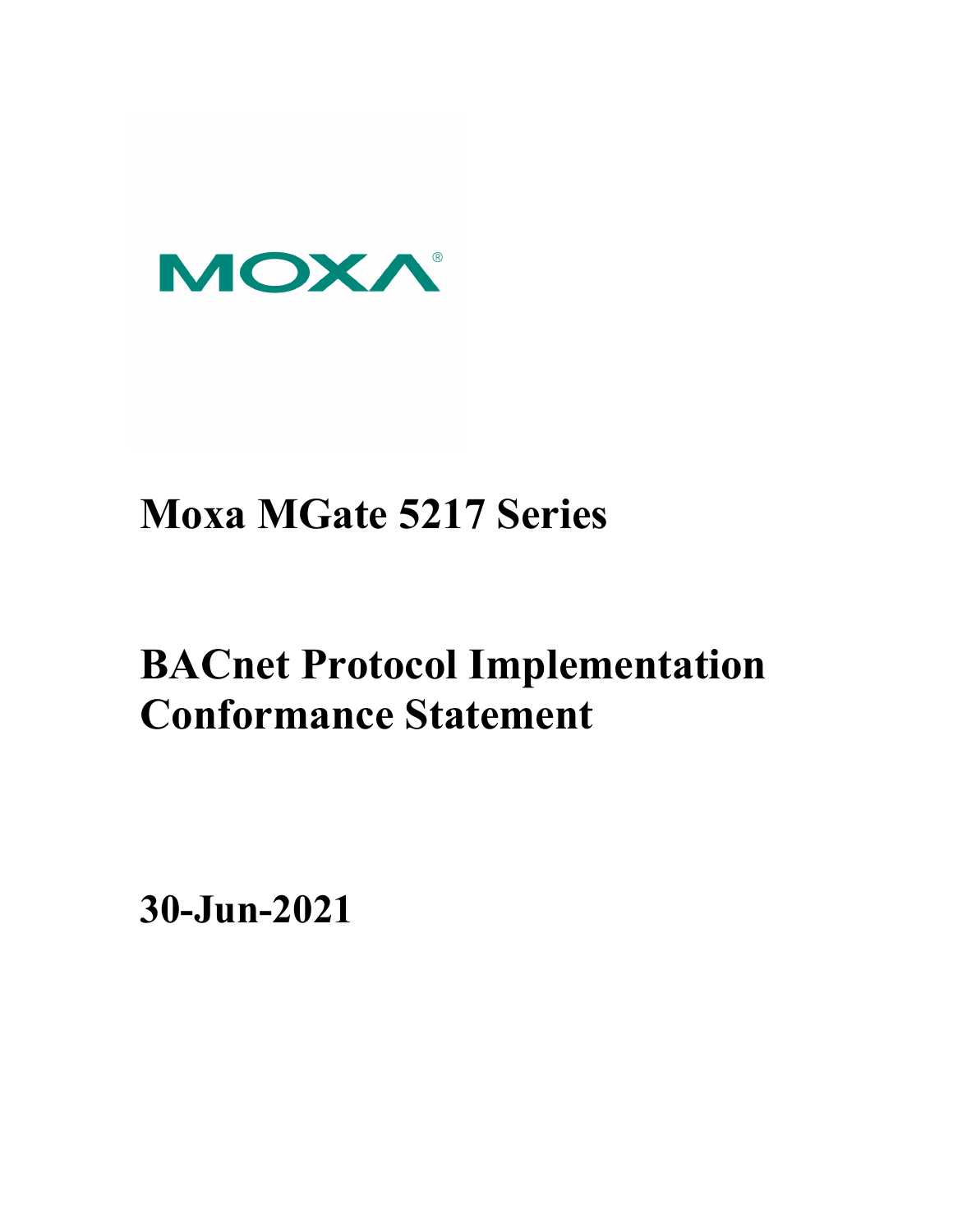

Moxa Inc. 13F, No. 3, Sec. 4, New Taipei Blvd., Xinzhuang Dist. New Taipei City 242032, Taiwan, R.O.C. Tel: +886-2-8919-1230 Fax: +886-2-8522-8623 www.moxa.com

| Date:                                    | June 30, 2021                                            |
|------------------------------------------|----------------------------------------------------------|
| <b>Vendor Name:</b>                      | Moxa Inc.                                                |
| <b>Product Name:</b>                     | MGate 5217 Series                                        |
| <b>Product Model Number:</b>             | MGate 5217I-600-T, MGate 5217I-1200-T, MGate 5217-600-CN |
| <b>Application Software Version:</b> 1.0 |                                                          |
| <b>Firmware Revision:</b>                | 0.9.4                                                    |
| <b>BACnet Protocol Revision:</b>         | 19                                                       |
|                                          |                                                          |

#### **Product Description:**

The MGate 5217 Series are industrial Ethernet gateway to convert Modbus RTU/ASCII/TCP to BACnet/IP network communications. To integrate existing Modbus devices onto a BACnet/IP network, use the gateway as a Modbus master to collect data and exchange data with BACnet/IP system.

#### **BACnet Standardized Device Profile (Annex L):**

□ BACnet Operator Workstation (B-OWS)

BACnet Advanced Operator Workstation (B-AWS)

□ BACnet Operator Display (B-OD)

BACnet Building Controller (B-BC)

BACnet Advanced Application Controller (B-AAC)

BACnet Application Specific Controller (B-ASC)

□ BACnet Smart Sensor (B-SS)

■ BACnet Smart Actuator (B-SA)

■ BACnet Gateway (B-GW)

#### **List of all BACnet Interoperability Building Blocks Supported (Annex K):**

| Data Sharing      | DS-RP-B    | Data Sharing-ReadProperty-B          |
|-------------------|------------|--------------------------------------|
|                   | DS-RPM-B   | Data Sharing-ReadPropertyMultiple-B  |
|                   | DS-WP-B    | Data Sharing-WriteProperty-B         |
|                   | DS-WPM-B   | Data Sharing-WritePropertyMultiple-B |
|                   | DS-COV-B   | Data Sharing-Change Of Value-B       |
| Device Management | DS-WPM-B   | Device Management-Dynamic Device     |
|                   |            | Binding-B                            |
|                   | DM-DOB-B   | Device Management-Dynamic Object     |
|                   |            | Binding-B                            |
|                   | $DM-DCC-B$ | DeviceCommunicationControl-B         |
| Gateway           | GW-VN-B    | Gateway-Virtual Network-B            |

#### **Segmentation Capability:**

| Able to transmit segmented messages    Window Size |  |
|----------------------------------------------------|--|
| Able to receive segmented messages Window Size     |  |

#### **Standard Object Types Supported:**

An object type is supported if it may be present in the device. For each standard Object Type supported provide the following data: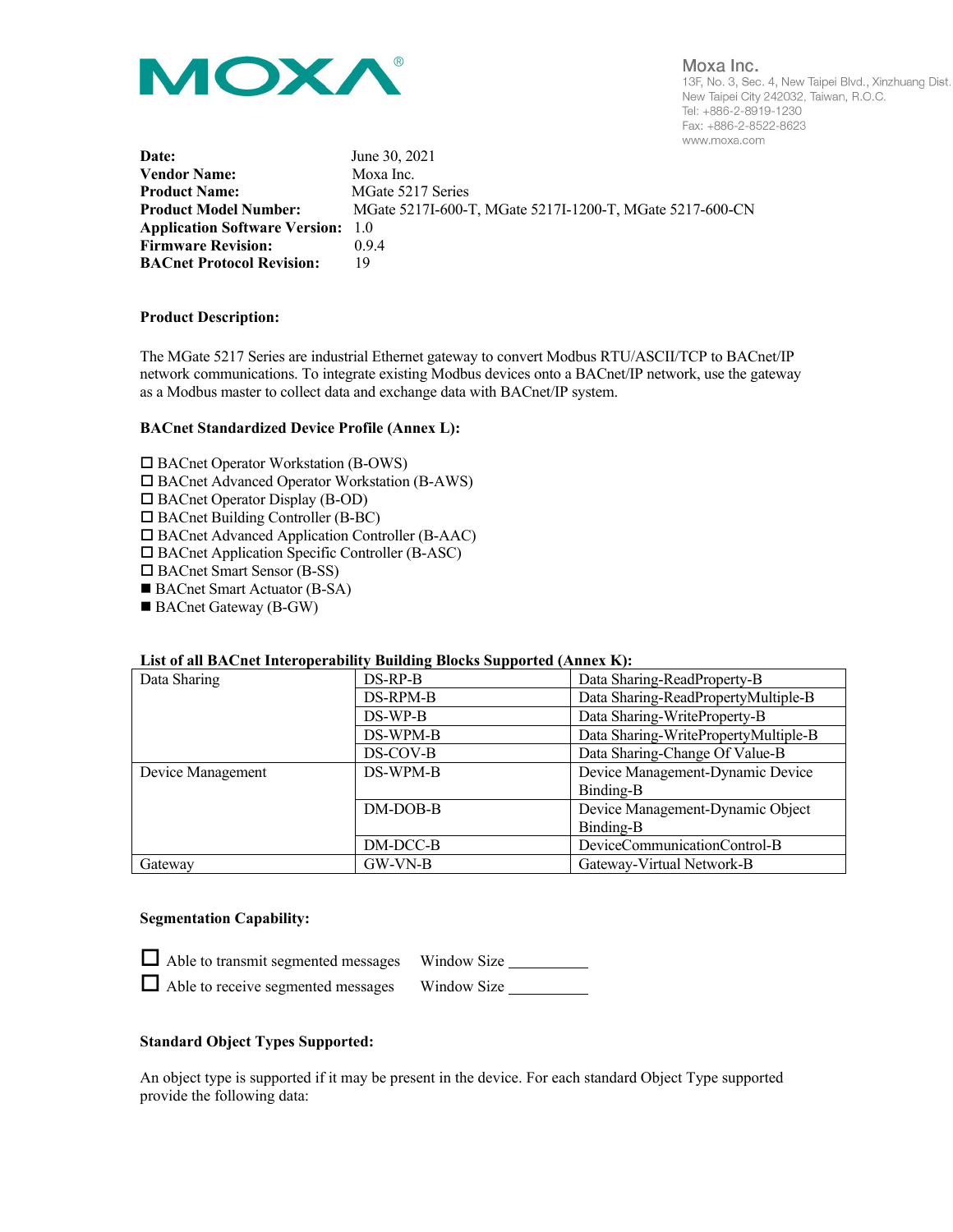

Moxa Inc. 1916. 111. 1997.<br>1997. No. 3, Sec. 4, New Taipei Blvd., Xinzhuang Dist.<br>New Taipei City 242032, Taiwan, R.O.C.<br>Tel: +886-2-8919-1230 Fax: +886-2-8522-8623 www.moxa.com

| <b>Object Type Supported</b> | <b>Can Be Created Dynamically</b> | <b>Can be Deleted Dynamically</b> |
|------------------------------|-----------------------------------|-----------------------------------|
| Analog Input                 | N <sub>0</sub>                    | No                                |
| Analog Output                | N <sub>0</sub>                    | N <sub>0</sub>                    |
| Analog Value                 | N <sub>0</sub>                    | N <sub>0</sub>                    |
| Binary Input                 | N <sub>0</sub>                    | N <sub>0</sub>                    |
| <b>Binary Output</b>         | N <sub>0</sub>                    | N <sub>0</sub>                    |
| <b>Binary Value</b>          | N <sub>0</sub>                    | N <sub>0</sub>                    |
| Device                       | N <sub>0</sub>                    | No                                |
| Network Port                 | N <sub>o</sub>                    | N <sub>0</sub>                    |
| Multi-state Input            | N <sub>0</sub>                    | N <sub>0</sub>                    |
| Multi-state Output           | N <sub>0</sub>                    | N <sub>0</sub>                    |
| Multi-state Value            | N <sub>0</sub>                    | N <sub>0</sub>                    |
| Integer Value                | N <sub>0</sub>                    | No                                |
| Positive Integer Value       | N <sub>0</sub>                    | N <sub>0</sub>                    |

| <b>Object Type</b> | <b>Supported</b>   | Readable/Writable |
|--------------------|--------------------|-------------------|
| Analog Input       | object-name        | $\mathbb{R}$      |
|                    | object-type        | ${\bf R}$         |
|                    | present-value      | $\overline{R}$    |
|                    | description        | $\mathbf R$       |
|                    | status-flags       | $\mathbf R$       |
|                    | event-state        | ${\bf R}$         |
|                    | out-of-service     | R/W               |
|                    | units              | $\mathbf R$       |
|                    | cov-increment      | $\mathbf R$       |
| Analog Output      | object-name        | $\mathbf R$       |
|                    | object-type        | ${\bf R}$         |
|                    | present-value      | R/W               |
|                    | description        | ${\bf R}$         |
|                    | status-flags       | ${\bf R}$         |
|                    | event-state        | $\mathbf R$       |
|                    | out-of-service     | R/W               |
|                    | units              | R                 |
|                    | priority-array     | $\mathbf R$       |
|                    | relinquish-default | ${\bf R}$         |
| Analog Value       | object-name        | $\mathbf R$       |
|                    | object-type        | $\mathbf R$       |
|                    | present-value      | R/W               |
|                    | description        | ${\bf R}$         |
|                    | status-flags       | ${\bf R}$         |
|                    | event-state        | $\overline{R}$    |
|                    | out-of-service     | R/W               |
|                    | units              | $\mathbf R$       |
|                    | priority-array     | $\mathbf R$       |
|                    | relinquish-default | ${\bf R}$         |
|                    | cov-increment      | ${\bf R}$         |
|                    |                    |                   |
|                    |                    |                   |
|                    |                    |                   |
|                    |                    |                   |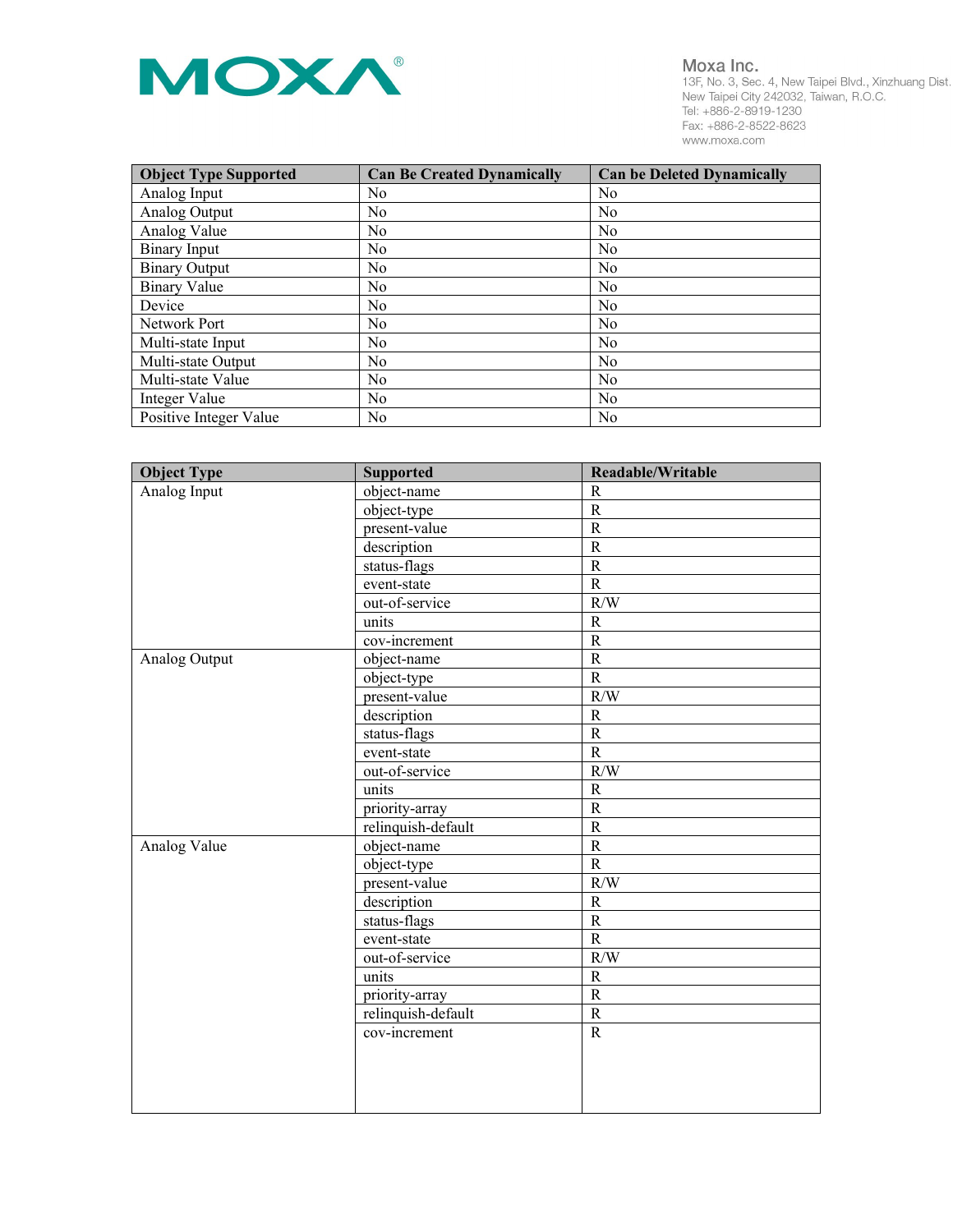

Moxa Inc.

1916. 111. 1997.<br>1997. No. 3, Sec. 4, New Taipei Blvd., Xinzhuang Dist.<br>New Taipei City 242032, Taiwan, R.O.C.<br>Tel: +886-2-8919-1230 Fax: +886-2-8522-8623 www.moxa.com

| <b>Object Type</b>   | <b>Supported</b>   | Readable/Writable        |
|----------------------|--------------------|--------------------------|
| <b>Binary</b> Input  | object-name        | $\mathbf R$              |
|                      | object-type        | $\mathbf R$              |
|                      | present-value      | $\mathbf R$              |
|                      | description        | $\mathbf R$              |
|                      | status-flags       | ${\bf R}$                |
|                      | event-state        | $\mathbf R$              |
|                      | out-of-service     | R/W                      |
| <b>Binary Output</b> | object-name        | $\mathbf R$              |
|                      | object-type        | $\mathbf R$              |
|                      | present-value      | R/W                      |
|                      | description        | $\mathbf R$              |
|                      | status-flags       | ${\bf R}$                |
|                      | event-state        | $\mathbf R$              |
|                      | out-of-service     | R/W                      |
|                      | priority-array     | $\mathbf R$              |
| <b>Binary Value</b>  | object-name        | ${\bf R}$                |
|                      | object-type        | $\mathbf R$              |
|                      | present-value      | R/W                      |
|                      | description        | $\mathbb{R}$             |
|                      | status-flags       | ${\bf R}$                |
|                      | event-state        | $\mathbf R$              |
|                      | out-of-service     | R/W                      |
|                      |                    | $\mathbf R$              |
|                      | priority-array     | ${\bf R}$                |
| Multi-state Input    | object-name        | ${\bf R}$                |
|                      | object-type        | ${\bf R}$                |
|                      | present-value      |                          |
|                      | description        | ${\bf R}$                |
|                      | status-flags       | ${\bf R}$<br>$\mathbf R$ |
|                      | event-state        |                          |
|                      | out-of-service     | R/W                      |
|                      | number-of-states   | ${\bf R}$                |
|                      | state-text         | ${\bf R}$                |
| Multi-state Output   | object-name        | ${\bf R}$                |
|                      | object-type        | $\mathbf R$              |
|                      | present-value      | R/W                      |
|                      | description        | $\mathbf R$              |
|                      | status-flags       | $\mathbf R$              |
|                      | event-state        | $\mathbf R$              |
|                      | out-of-service     | $\rm R/W$                |
|                      | number-of-states   | $\mathbf R$              |
|                      | state-text         | ${\bf R}$                |
|                      | priority-array     | $\mathbf R$              |
|                      | relinquish-default | $\mathbf R$              |
|                      |                    |                          |
|                      |                    |                          |
|                      |                    |                          |
|                      |                    |                          |
|                      |                    |                          |
|                      |                    |                          |
|                      |                    |                          |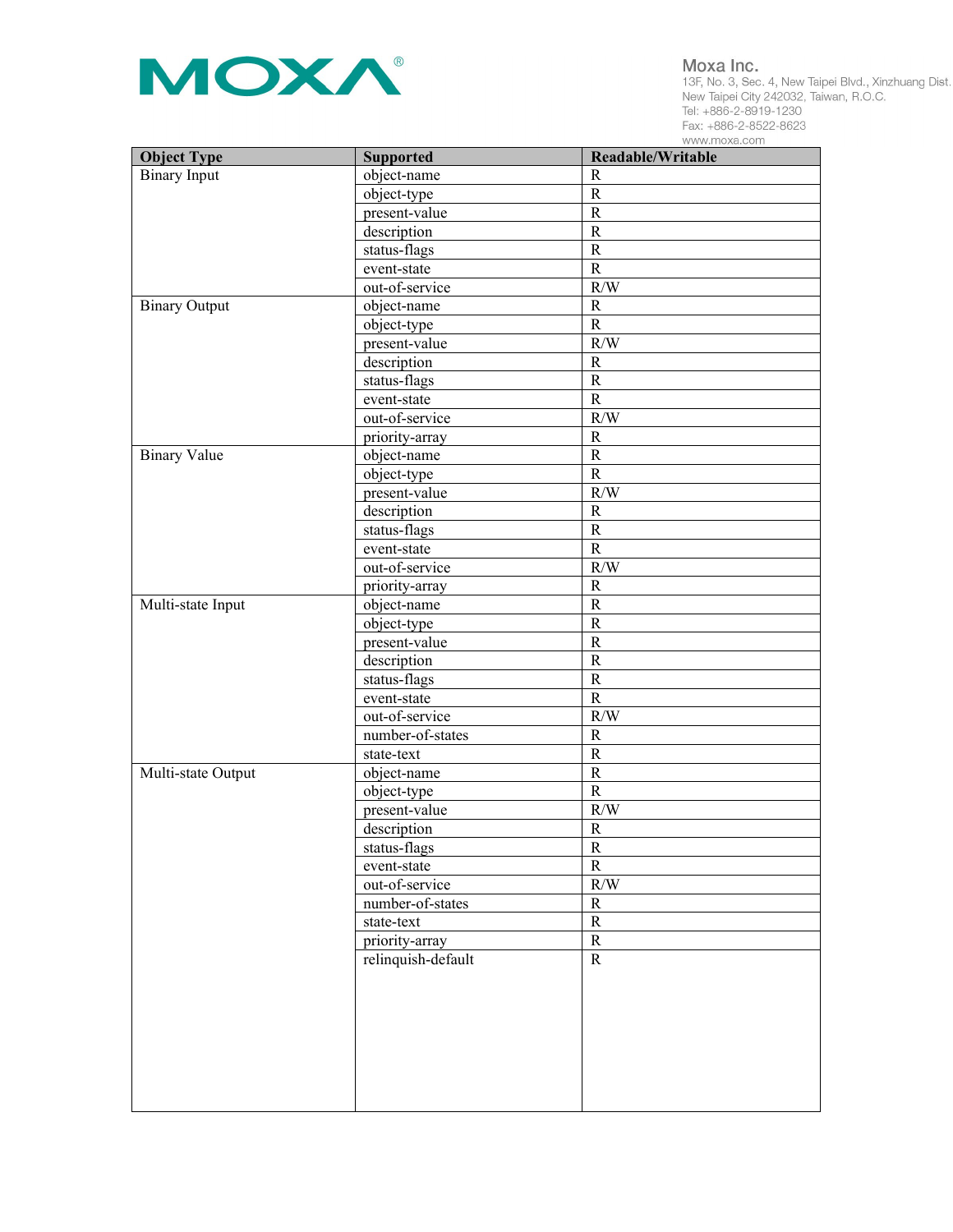

Moxa Inc.

1916. 111. 1997.<br>1997. No. 3, Sec. 4, New Taipei Blvd., Xinzhuang Dist.<br>New Taipei City 242032, Taiwan, R.O.C.<br>Tel: +886-2-8919-1230 Fax: +886-2-8522-8623 www.moxa.com

| <b>Object Type</b>     | <b>Supported</b>                | Readable/Writable |
|------------------------|---------------------------------|-------------------|
| Multi-state Value      | object-name                     | $\mathbb{R}$      |
|                        | object-type                     | $\mathbf R$       |
|                        | present-value                   | R/W               |
|                        | description                     | $\mathbb{R}$      |
|                        | status-flags                    | $\mathbf R$       |
|                        | event-state                     | $\mathbf R$       |
|                        | out-of-service                  | R/W               |
|                        | number-of-states                | $\mathbb{R}$      |
|                        | state-text                      | $\mathbf R$       |
|                        | priority-array                  | $\mathbf R$       |
|                        | relinquish-default              | $\mathbf R$       |
| Integer Value          | object-name                     | $\mathbf R$       |
|                        | object-type                     | $\mathbf R$       |
|                        | present-value                   | $\mathbf R$       |
|                        | status-flags                    | $\mathbf R$       |
|                        | out-of-service                  | R/W               |
|                        | units                           | $\mathbb{R}$      |
|                        | cov-increment                   | $\mathbf R$       |
| Positive Integer Value | object-name                     | $\mathbf R$       |
|                        | object-type                     | $\mathbf R$       |
|                        | present-value                   | $\mathbf R$       |
|                        | status-flags                    | $\mathbf R$       |
|                        | out-of-service                  | R/W               |
|                        | units                           | $\mathbb{R}$      |
|                        | cov-increment                   | $\mathbf R$       |
| Device                 | object-name                     | $\mathbf R$       |
|                        | object-type                     | $\mathbf R$       |
|                        | system-status                   | $\mathbf R$       |
|                        | vendor-name                     | $\mathbf R$       |
|                        | vendor-identifier               | ${\bf R}$         |
|                        | model-name                      | ${\bf R}$         |
|                        | firmware-revision               | $\mathbf R$       |
|                        | application-software-version    | $\mathbf R$       |
|                        | description                     | R/W               |
|                        | protocol-version                | $\mathbf R$       |
|                        | protocol-revision               | $\mathbb{R}$      |
|                        | protocol-services-supported     | R                 |
|                        | protocol-object-types-supported | $\mathbb{R}$      |
|                        | object-list                     | ${\bf R}$         |
|                        | max-apdu-length-accepted        | ${\bf R}$         |
|                        | local-time                      | ${\bf R}$         |
|                        | local-date                      | $\mathbf R$       |
|                        | apdu-timeout                    | R/W               |
|                        | number-of-apdu-retries          | R/W               |
|                        | daylight-savings-status         | $\mathbf R$       |
|                        | database-revision               | ${\bf R}$         |
|                        | utc-offset                      | $\mathbf R$       |
|                        |                                 |                   |
|                        |                                 |                   |
|                        |                                 |                   |
|                        |                                 |                   |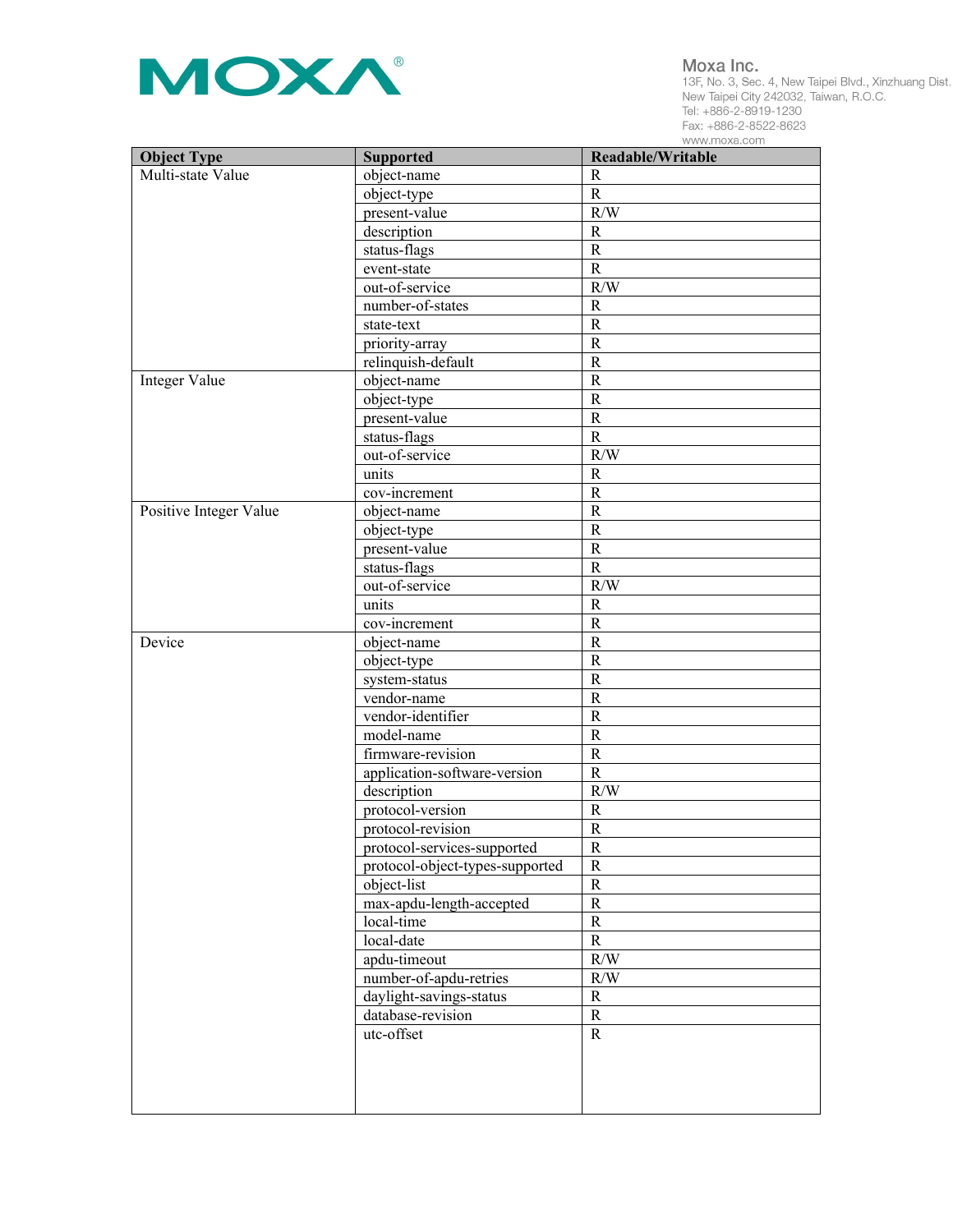

Moxa Inc.

13F, No. 3, Sec. 4, New Taipei Blvd., Xinzhuang Dist. New Taipei City 242032, Taiwan, R.O.C. Tel: +886-2-8919-1230 Fax: +886-2-8522-8623

| <b>Object Type</b> | <b>Supported</b>       | www.moxa.com<br><b>Readable/Writable</b> |
|--------------------|------------------------|------------------------------------------|
| Network Port       | object-name            | R                                        |
|                    |                        |                                          |
|                    | object-type            | R                                        |
|                    | status-flags           | $\mathbf R$                              |
|                    | reliability            | $\mathbf R$                              |
|                    | out-of-service         | R                                        |
|                    | network-numbe          | R                                        |
|                    | network-type           | $\mathbf R$                              |
|                    | protocol-level         | R                                        |
|                    | changes-pending        | R                                        |
|                    | network-number-quality | $\mathbf R$                              |
|                    | link-speed             | $\mathbf R$                              |
|                    | apdu-length            | R                                        |
|                    | bacnet-ip-mode         | R                                        |
|                    | mac-address            | $\mathbb{R}$                             |
|                    | ip-address             | R                                        |
|                    | ip-subnet-mask         | R                                        |
|                    | bacnet-ip-udp-port     | R                                        |
|                    | ip-default-gateway     | $\mathbb{R}$                             |
|                    | ip-dns-server          | R                                        |

## **Data Link Layer Options:**

BACnet IP, (Annex J) □ BACnet IP, (Annex J), Foreign Device  $\Box$  ISO 8802-3, Ethernet (Clause 7) ATA 878.1, 2.5 Mb. ARCNET (Clause 8) ATA 878.1, EIA-485 ARCNET (Clause 8), baud rate(s) \_\_\_\_\_\_\_\_\_\_\_\_  $\Box$  MS/TP master (Clause 9), baud rate(s):  $\Box$  $\Box$  MS/TP slave (Clause 9), baud rate(s):  $\Box$ □ Point-To-Point, EIA 232 (Clause 10), baud rate(s): □ Point-To-Point, modem, (Clause 10), baud rate(s): \_\_\_\_\_\_\_\_\_\_\_\_\_\_\_\_\_\_\_\_\_\_\_\_\_\_\_\_  $\Box$  LonTalk, (Clause 11), medium:  $\Box$  BACnet/ZigBee (ANNEX O) Other:

## **Device Address Binding:**

Is static device binding supported? (This is currently necessary for two-way communication with MS/TP slaves and certain other devices.)  $\Box$  Yes  $\Box$  No